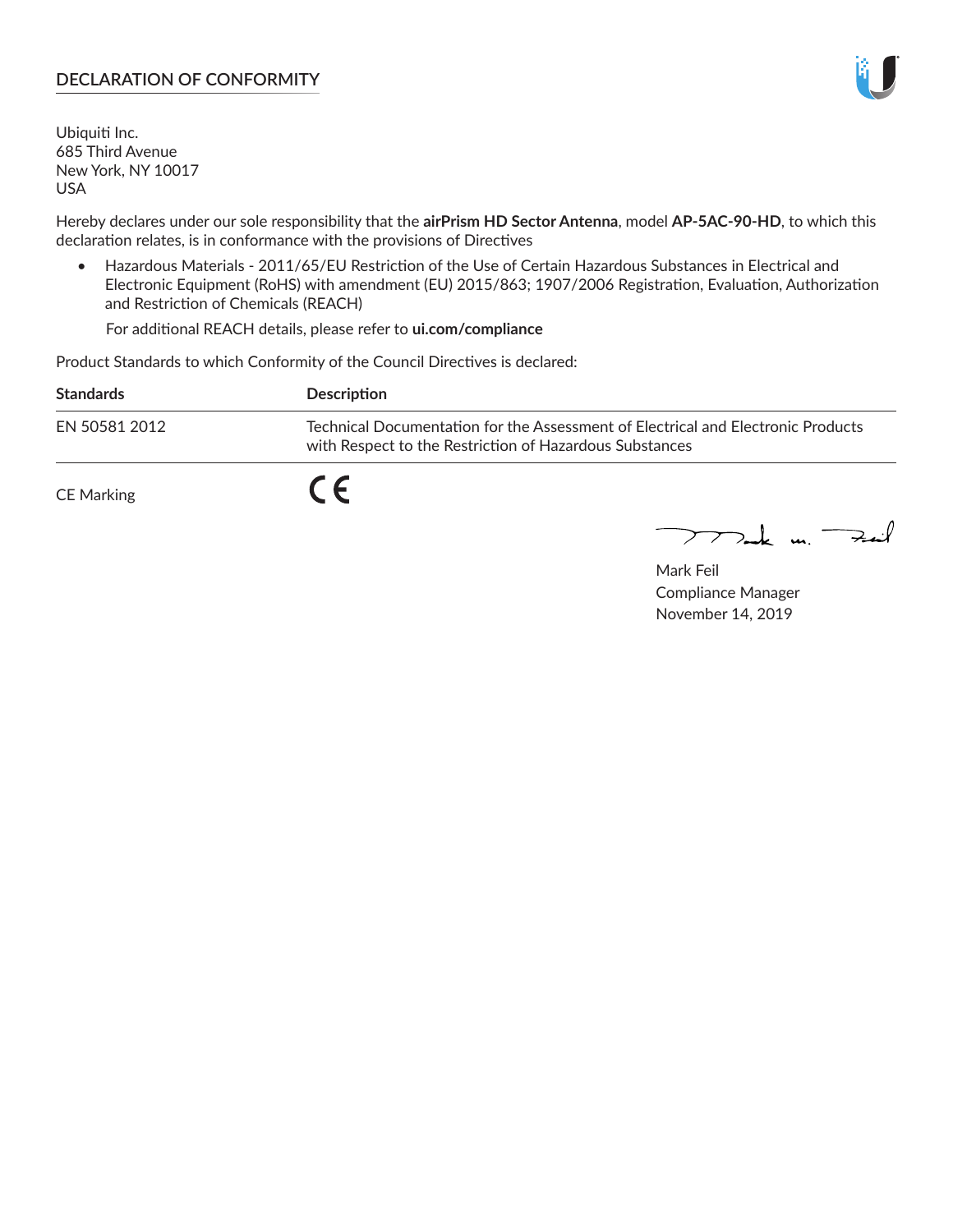# **DECLARATION OF CONFORMITY**



## **български** [Bulgarian]

С настоящото UBIQUITI декларира, че това устройство AP-5AC-90-HD отговаря на основните изисквания и други приложими разпоредби на Директива 2011/65/ЕС с изменение (ЕС) 2015/863.

## **Hrvatski** [Croatian]

Tvrtka UBIQUITI ovim putem izjavljuje da je ovaj uređaj AP-5AC-90-HD u skladu s osnovnim zahtjevima i ostalim bitnim odredbama direktiva 2011/65/EU i dopunom (EU) 2015/863.

# **Čeština** [Czech]

Společnost UBIQUITI tímto prohlašuje, že zařízení AP-5AC-90-HD splňuje základní požadavky a jiné související podmínky směrnice 2011/65/EU a dodatku (EU) 2015/863.

### **Dansk** [Danish]

Hermed erklærer UBIQUITI, at denne AP-5AC-90-HD-enhed overholder de essentielle krav og andre relevante bestemmelser i direktivet 2011/65/EU med tillæg (EU) 2015/863.

### **Nederlands** [Dutch]

UBIQUITI verklaart hierbij dat dit AP-5AC-90-HD-apparaat voldoet aan de essentiële vereisten en andere relevante voorwaarden uit de Europese richtlijn 2011/65/EU en gedelegeerde richtlijn (EU) 2015/863.

#### **English**

Hereby, UBIQUITI, declares that this AP-5AC-90-HD device, is in compliance with the essential requirements and other relevant provisions of Directive 2011/65/EU with amendment (EU) 2015/863.

### **Eesti keel** [Estonian]

Käesolevaga kinnitab UBIQUITI, et antud AP-5AC-90-HD seade vastab direktiivis 2011/65/EL välja toodud põhilistele nõuetele ning muudele asjakohastele sätetele, koos parandusega (EL) 2015/863.

## **Suomi** [Finnish]

UBIQUITI vakuuttaa täten, että tämä AP-5AC-90-HD-laite on direktiivien 2011/65/EU ja (EU) 2015/863 oleellisten vaatimusten ja muiden ehtojen mukainen.

#### **Français** [French]

Par les présentes, UBIQUITI déclare que ce dispositif AP-5AC-90-HD est conforme aux exigences essentielles et aux autres dispositions pertinentes de la directive 2011/65/UE avec l'amendement (UE) 2015/863.

## **Deutsch** [German]

UBIQUITI erklärt hiermit, dass dieses Gerät AP-5AC-90-HD den grundlegenden Anforderungen und anderen relevanten Bestimmungen der Richtlinien 2011/65/EU und (EU) 2015/863 entspricht.

## **Ελληνικά** [Greek]

Δια του παρόντος η UBIQUITI δηλώνει ότι αυτή η συσκευή AP-5AC-90-HD συμμορφώνεται με τις βασικές απαιτήσεις και άλλες σχετικές διατάξεις της Οδηγίας 2011/65/ΕΕ με την τροποποίηση (ΕΕ) 2015/863.

## **Magyar** [Hungarian]

Az UBIQUITI kijelenti, hogy a(z) AP-5AC-90-HD számú eszköz megfelel a 2011/65/EU irányelv (EU) 2015/863. számú módosítása alapvető követelményeinek és egyéb vonatkozó rendelkezéseinek.

#### **Íslenska** [Icelandic]

UBIQUITI lýsir því hér með yfir að AP-5AC-90-HD er í samræmi við nauðsynlegar kröfur og önnur viðeigandi ákvæði í tilskipun 2011/65/EU ásamt viðbótum í (EU) 2015/863.

#### **Italiano** [Italian]

Con la presente, UBIQUITI dichiara che il presente dispositivo AP-5AC-90-HD è conforme ai requisiti essenziali e alle altre disposizioni pertinenti della direttiva 2011/65/UE con l'emendamento (UE) 2015/863.